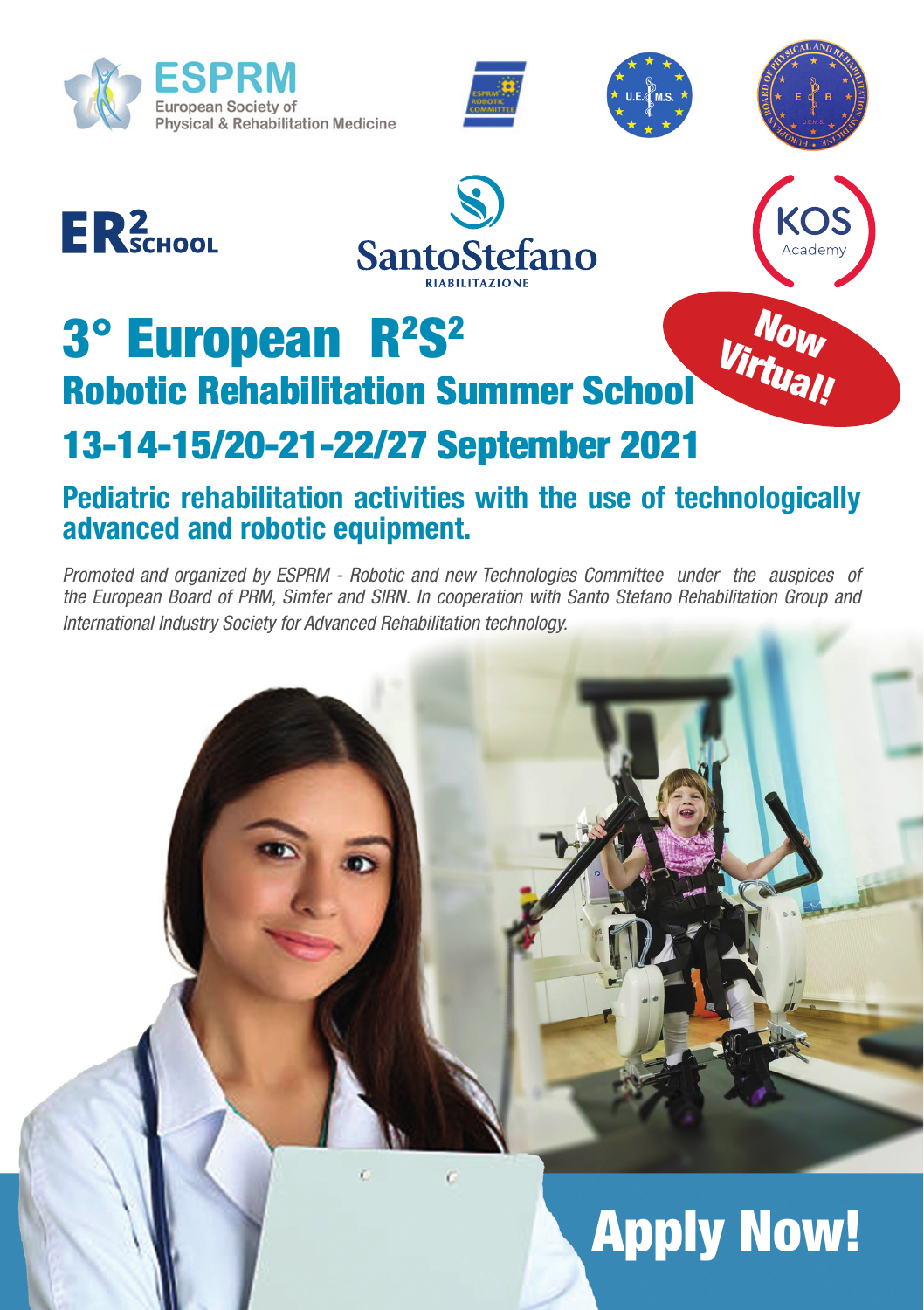We are supporting an innovative educational approach for rehabilitation specialists sharing and taking advantage of a concrete clinical European experiences in robotic treatments.

Promoted and organized by ESPRM - Robotic and new Technologies Committee under the auspices of PRM-UEMS Section and Board (which are in charge to select from all Europe the young and free PRM participants) and in cooperation with Simfer and SIRN in Italy.

Santo Stefano Rehabilitation and Kos Group are working for the organization and management as in previous edition.

IISART International Industry Society for Advanced Rehabilitation technology supports the international diffusion.

This 2021 edition will focus on the themes of pediatric rehabilitation activities with the use of technologically advanced and robotic equipment and it will allow the interpretation of very innovative experiences in this sector, in order to underline the essential role of the figure of the PRM specialist also in this very important clinical field.

The school will be online, with six sessions set up for educational activities and with a seventh session, set up to present the European Robotic Rehabilitation Community, a community born alongside and for merit of the activities of the school itself, which has the objective of carrying out the didactic activities in clinical comparison and research in this area.

All the activities will be in English and will include, as always, educational aspects of theoretical and practical content made in prerecorded and online video materials (which will then be accessible on the school website), in any case for the participants to interact with the teachers.

The event will be virtual on the GoToWebinar platform.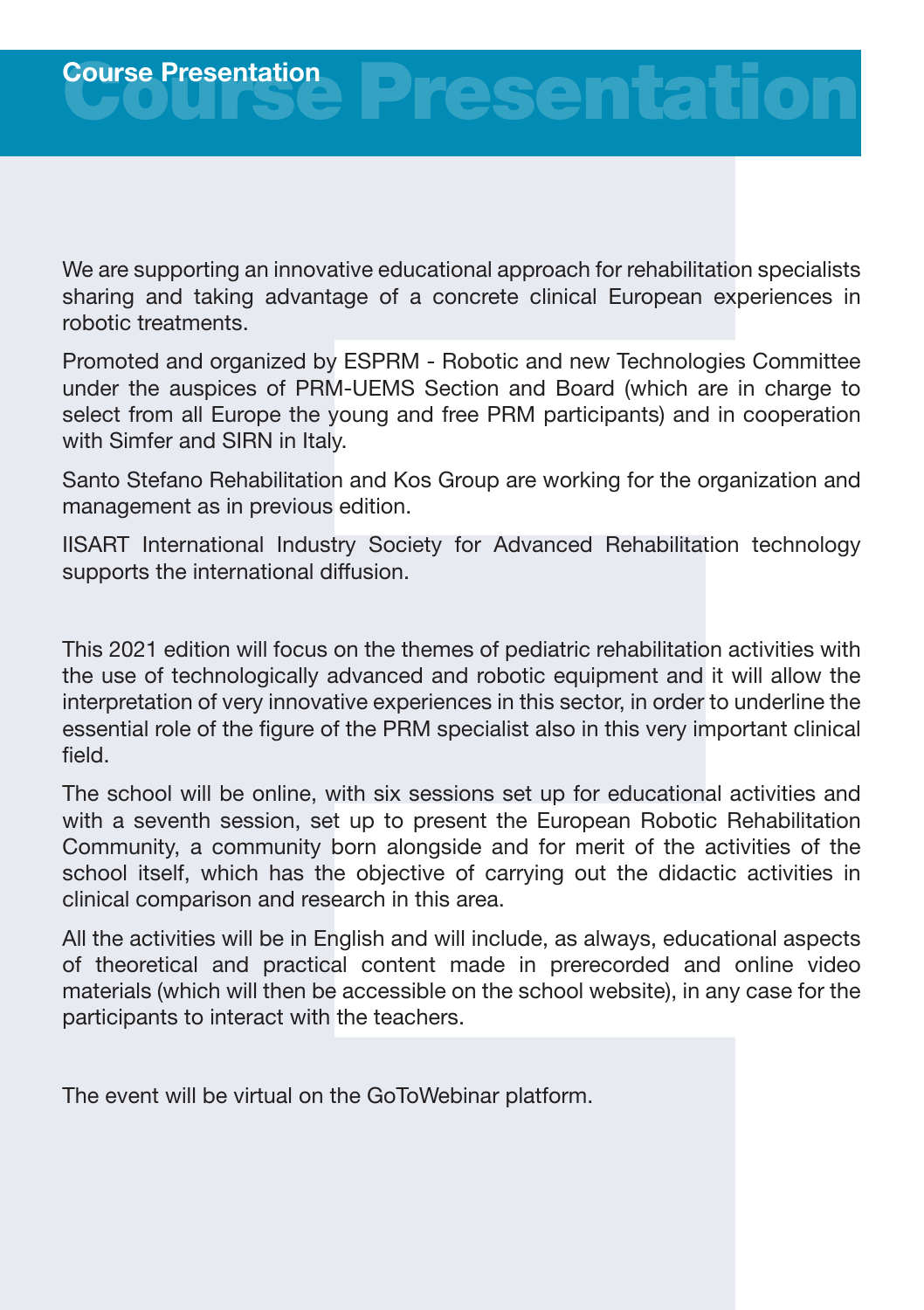#### $8^{:30}$  a.m. Registration/Connection *Chairman: Nikolaos Barotsis*

 $9^{:00}$  a.m. Opening: ESPRM/UEMS Section and Board Perspectives, clinical and educational aims *Speakers: Mauro Zampolini, Nicolas Christodolou, Alessandro Giustini*

#### $9^{:30}$  a.m. Pediatric rehabilitation Epidemiology, analyzing frequent problems and emerging ones. Disabled person becoming adult *Speaker: Ivana Petronic Markovic*

- $10^{.00}$  a.m. Changes in expectations and approaches From conventional aids to advanced technologies and compensative/ dispensative tools in child growth *Speaker: Elena Ilieva*
- $10^{30}$  a.m. Robot-integrated rehabilitation: assessment of new technologies in terms of setting, investments and outcomes *Speaker: Daiana Popa*
- $11^{100}$  a.m. **Q&A**
- 11 $:20$  a.m. Robotic Rehabilitation - Criticisms in educational needs and training programs for Health professionals *Speaker: Thierry Lejeune*
- $11^{:40}$  a.m. Competence Centre for Rehabilitation Engineering and Science RESC - ETH Zürich, Switzerland *Speaker: Oliver Stoller*
- 12:10 p.m. Closing remarks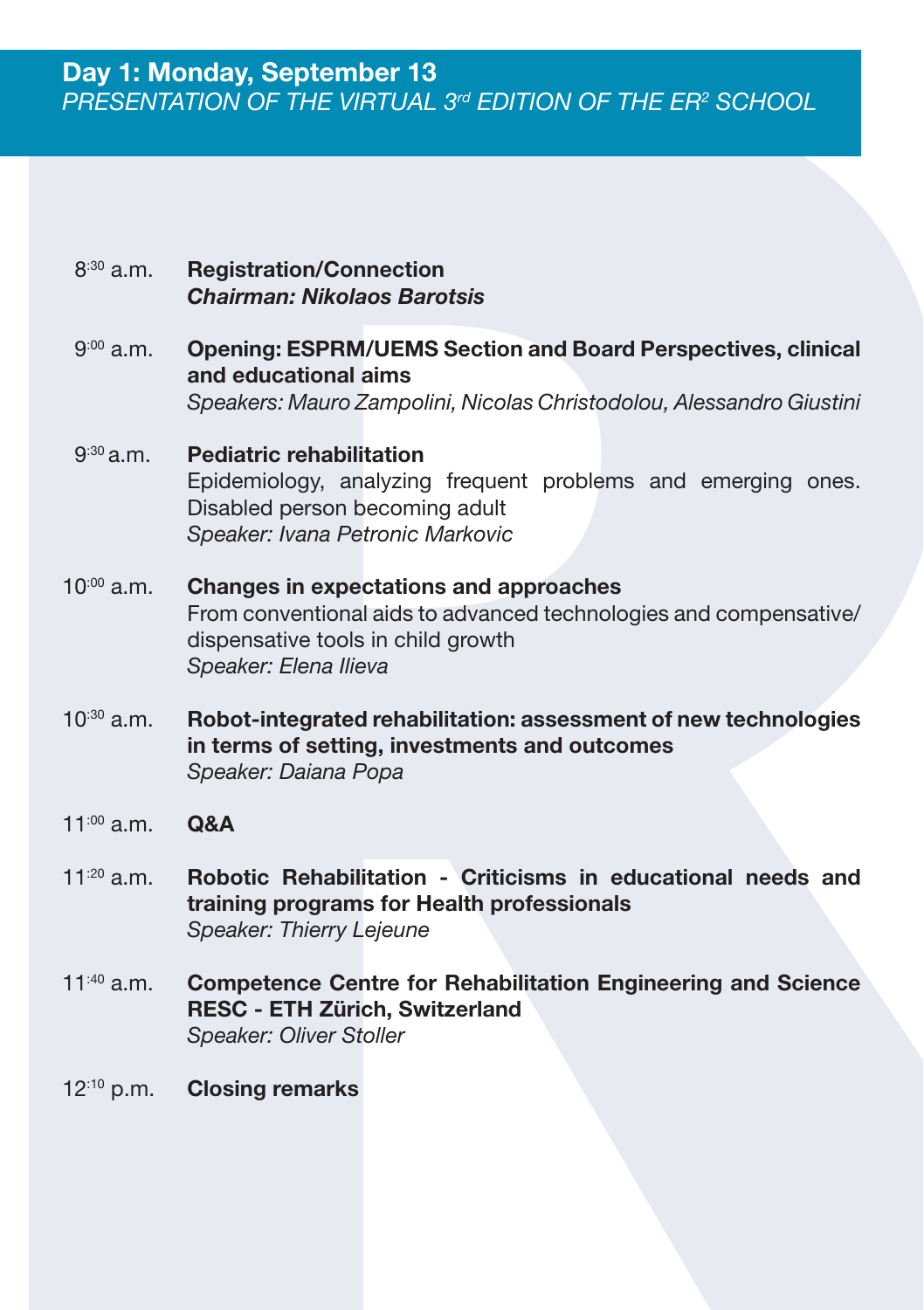- $8^{:30}$  a.m. Registration/Connection *Chairman: Massimo Vallasciani*
- $9^{:00}$  a.m. The role of the Movement Analysis Laboratory: equipment, crawling and data processing *Speakers: Massimo Vallasciani, Antonio Ruggiero, Francesca Tombolini, Rita Marconi*
- $9^{:30}$  a.m. Gait analysis as an outcome assessment used for the pediatric rehabilitation *Speakers: Gabriella Di Girolamo, Marco Franceschini*
- $10^{.00}$  a.m. Movement Analysis: presentations and experiences from different **Laboratories**

Movement Analysis and Robotics: a strategic marriage for innovative therapeutic solutions Bambino Gesù Children's Hospital *Speaker: Maurizio Petrarca*

- $10^{30}$  a.m. Gait Analysis in cerebral palsy: the lessons we have been learning in twelve years of lab activity La Nostra Famiglia, *Speaker: Davide Conte*
- 11:00 a.m. The network of Movement Analysis Labs of the Don Carlo Gnocchi Foundation: experiences and applications in pediatric populations Fondazione Don Gnocchi *Speakers: Irene Aprile, Anna Castagna, Guido Pasquini, Joel Pollet, Maurizio Ferrarin*
- $11^{30}$  a.m. Gait analysis in children with neurological diseases: influence on treatment decision making and clinical research Fondazione Centri di Riabilitazione Padre Pio Onlus, Gli Angeli di Padre Pio *Speaker: Filoni Serena*

12:00 p.m. Q&A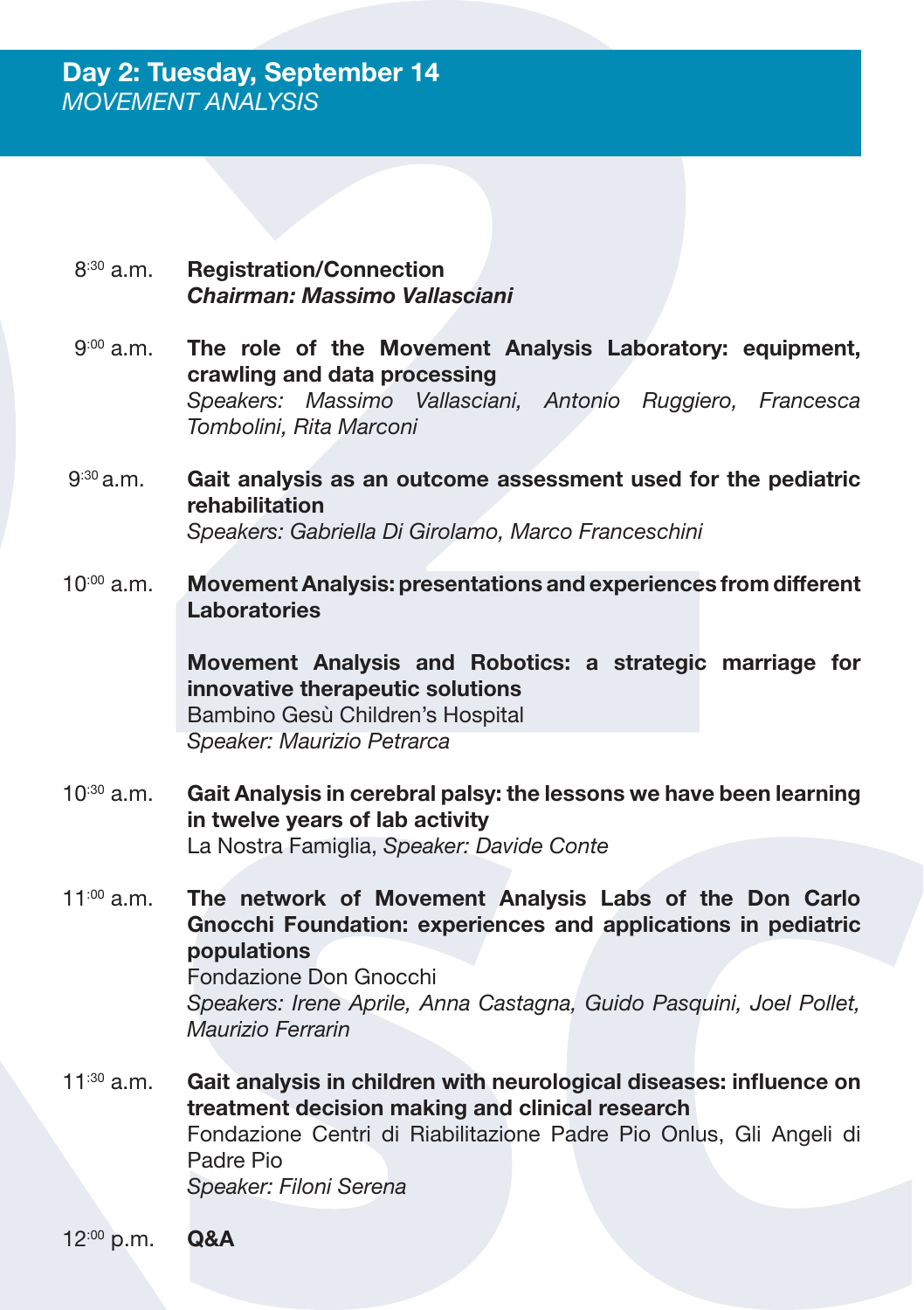- $8^{:30}$  a.m. Registration/Connection *Chairman: Antonio De Tanti*
- $9^{.00}$  a.m. Using the REAplan robot for cognitive and motor neurorehabilitation *Speaker: Martin Edwards*
- $9^{:30}$  a.m. Robotic Rehabilitation of upper limb: Experiences with Armeo Spring, Gloreha, Motore *Speakers: Enrico Castelli, Elena Beretta*
- $10^{30}$  a.m. Robotic rehabilitation: experience at Bambino Gesù Children's Hospital (Rome, Italy) with Lokomat, Re-Walk, In-Motion Arm and Wrist, HIROB *Speakers: Flaminia Frascarelli, Giampietro Cordone*
- $11^{:45}$  a.m. Q&A

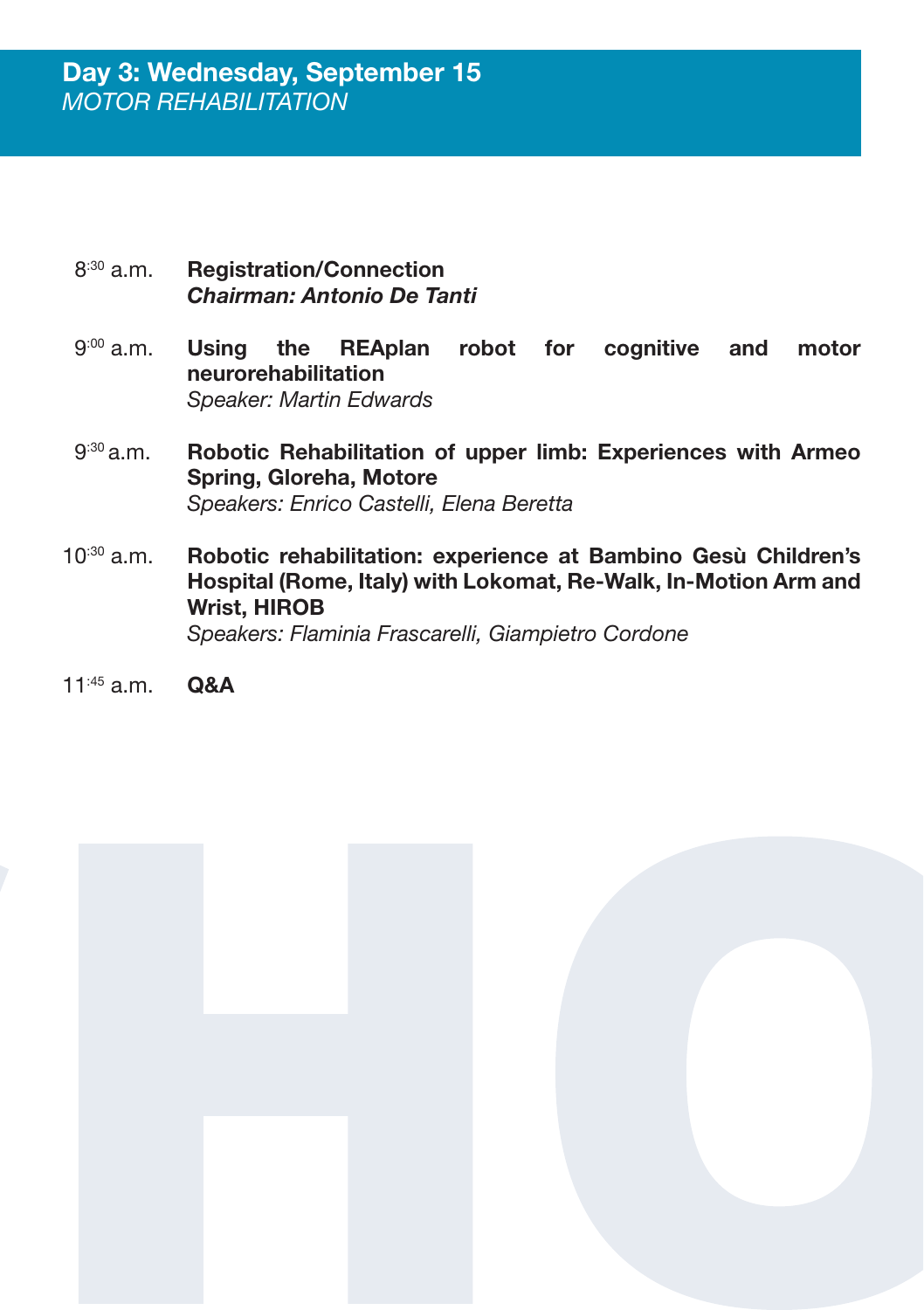- $8^{:30}$  a.m. Registration/Connection *Chairman: Marco Franceschini*
- $9^{:00}$  a.m. Virtual reality: basics, evidences and perspectives. Applications in National Rehabilitation Services *Speaker: Antonio De Tanti*
- $9^{:50}$  a.m. Children motor rehabilitation through virtual reality tools: clinical experiences (Nirvana, Khymeia) *Speaker: Donatella Saviola*
- $10^{30}$  a.m. Robotic rehabilitation with support of virtual reality: experiences *Speaker: Sanaz Pournajaf*
- $11^{:10}$  a.m. A wide-ranging experience: the GRAIL in Italy, for walking and balance ability improvements in engaging virtual reality environments *Speakers: Cristina Maghini, Daniele Panzeri*
- $12^{.00}$  p.m. Virtual reality and exergames: rehabilitation experiences in childhood with a specific tool (Bobo Balance) *Speakers: Gadi Nir, Giulia Mazza*
- 12:30 p.m. Q&A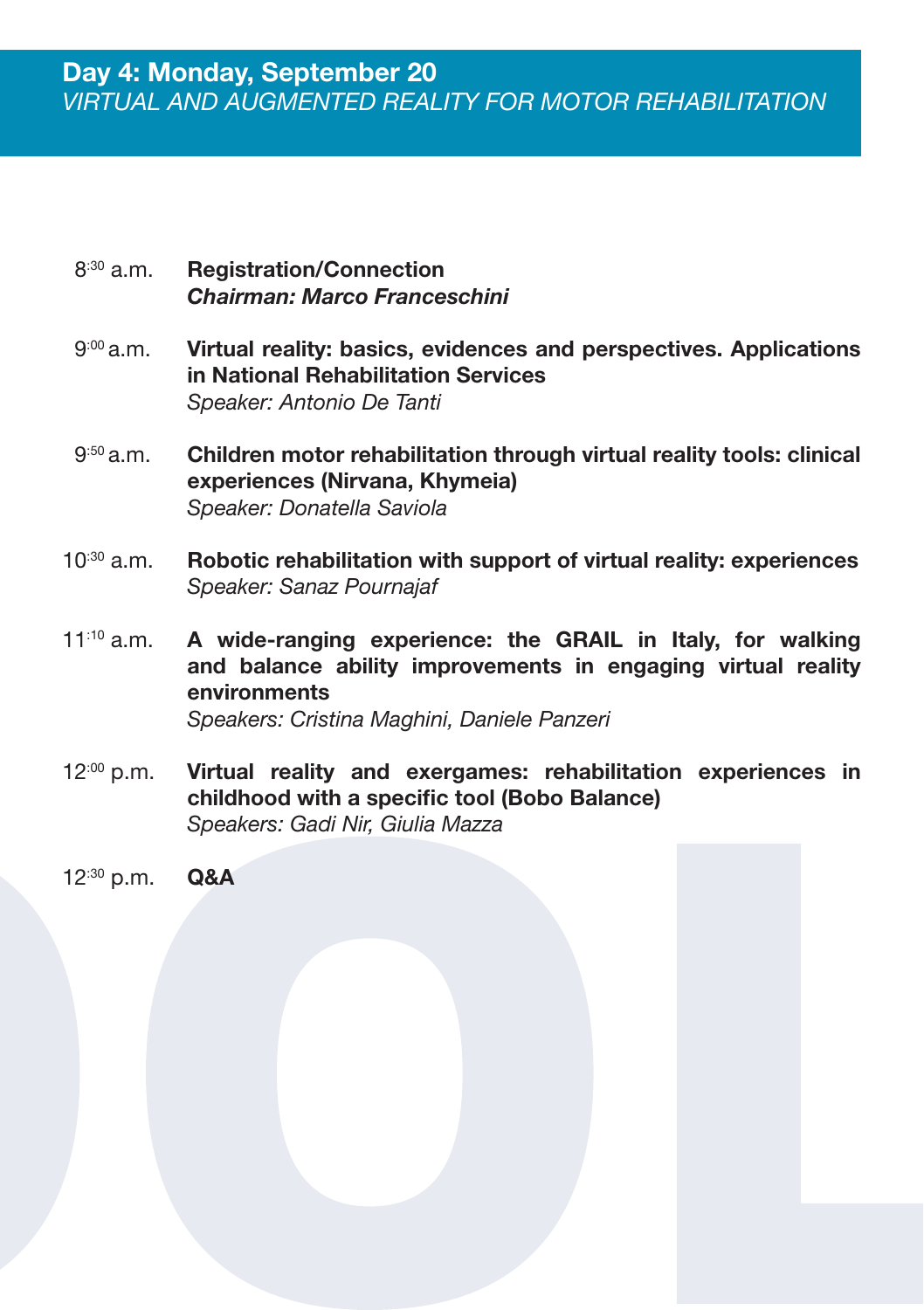- $8^{:30}$  a.m. Registration/Connection *Chairman: Enrico Castelli*
- $9^{:00}$  a.m. Autism spectrum disorder Epidemiology, the global patient take-charge (engagement and territory), ICF (activity and participation). Which rehabilitation program? *Speaker: Rita Marconi, Michela Sara Palmieri*
- $9^{30}$ a.m. Augmentative and alternative communication for children with autism spectrum disorder. From scientific research to clinical practice *Speakers: Chiara Glucini, Federica Salerno*
- $10^{.00}$  a.m. General introduction to complex communication needs in children, regardless of the specific pathology. Principles of augmentative alternative communication. Low-tech clinical case *Speaker: Clementina Antenore*
- $10^{30}$  a.m. Multidisciplinary evaluation and user needs assessment. Assistive technology solution implementation. Clinical case with high technology aid *Speaker: Francesca Schettini*
- 11:00 a.m. Technological and visual aids to support sight *Speaker: Matteo Cantoni*
- $11^{:30}$  a.m. Practice and training: LiMiX *Speakers: Elisa Contini, Francesco Pezzuoli*
- 12:00 p.m. Q&A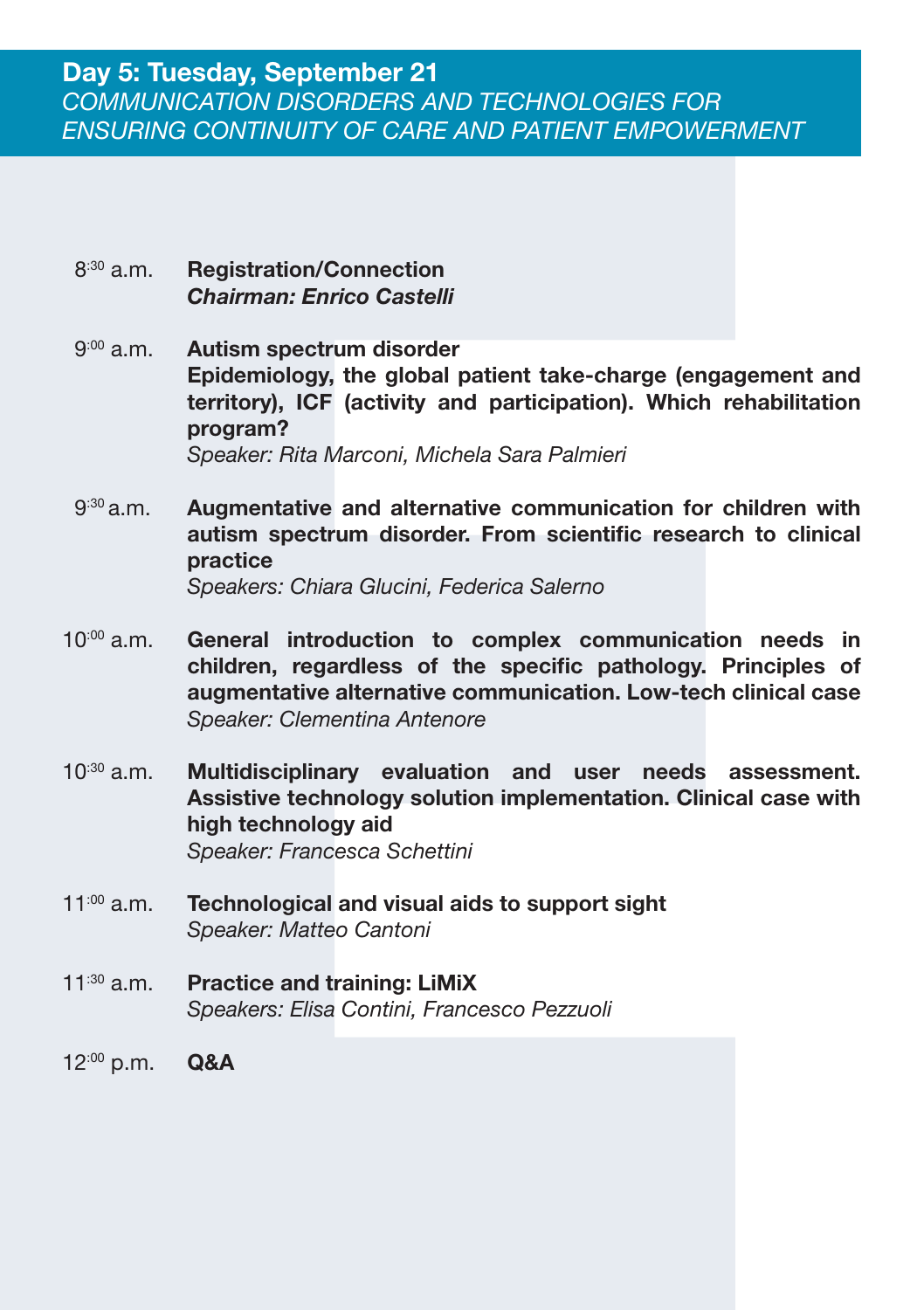#### $8^{:30}$  a.m. Registration/Connection *Chairman: Mauro Zampolini*

- 9:00 a.m. Advantages and disadvantages of the telerehabilitation; scientific evidences *Speakers: Michela Goffredo, Marco Franceschini*
- $9^{:30}$  a.m. Teleconsultation, Telecare, Telerehabilitation within a community network. New methodology and new training contents and outcomes *Speaker: Giuseppina Sgandurra*

 $10^{.00}$  a.m. Clinical assessment in order to set up a project of telerehabilitation Devices, software and sensors; users' point of view about usability in order to project an independent life

*Speaker: Massimo Vallasciani*

- $10^{30}$  a.m. Growth of telerehabilitation: success and risks *Speaker: Paolo Tonin*
- 11:00 a.m. Domestic life: Home automation (SMART HOUSE) *Speakers: Ester Stefoni, Stefania Pepegna, Francesca Tombolini*
- 11<sup>:30</sup> a.m. Q&A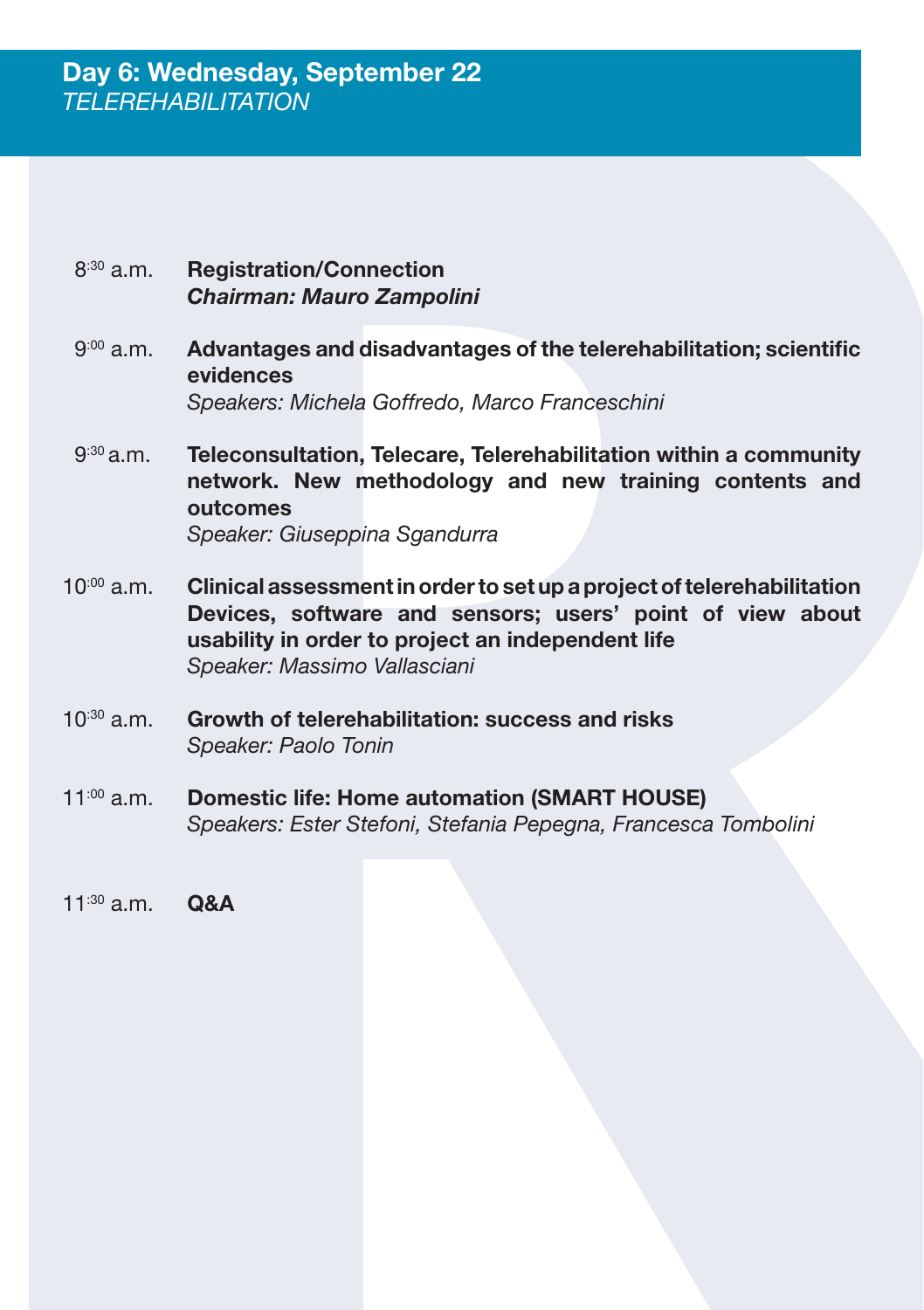#### $8^{:30}$  a.m. Registration/Connection *Chairman: Alessandro Giustini*

- $9^{:00}$  a.m. ER<sup>2</sup> Community: Presentation of project *Alessandro Giustini, Francesca Tombolini, Antonio Ruggiero*
- $9^{30}$  a.m. Experiences by the ER2 Community Groups Armeo Group - *Michela Goffredo* Gloreha Group - *Luciano Bissolotti* Lokomat Group - *Rocco Salvatore Calabrò* Khymeia Group - *Giovanni Morone*
- 11:00 a.m. Research perspectives. General discussion Take home message
- $12^{30}$  p.m. Closing remarks

Each speech includes a final moment for questions and discussion. Practice sessions will be online, with interactive video-demonstrations.

# SCIENTIFIC COMMITTEE

Alessandro Giustini, Nikolaos Barotsis, Daiana Popa, Elena Ilieva, Thjerry Lejeune, Ivana Petronic Markovic, Mauro Zampolini, Enrico Castelli, Antonio De Tanti, Marco Franceschini, Massimo Vallasciani.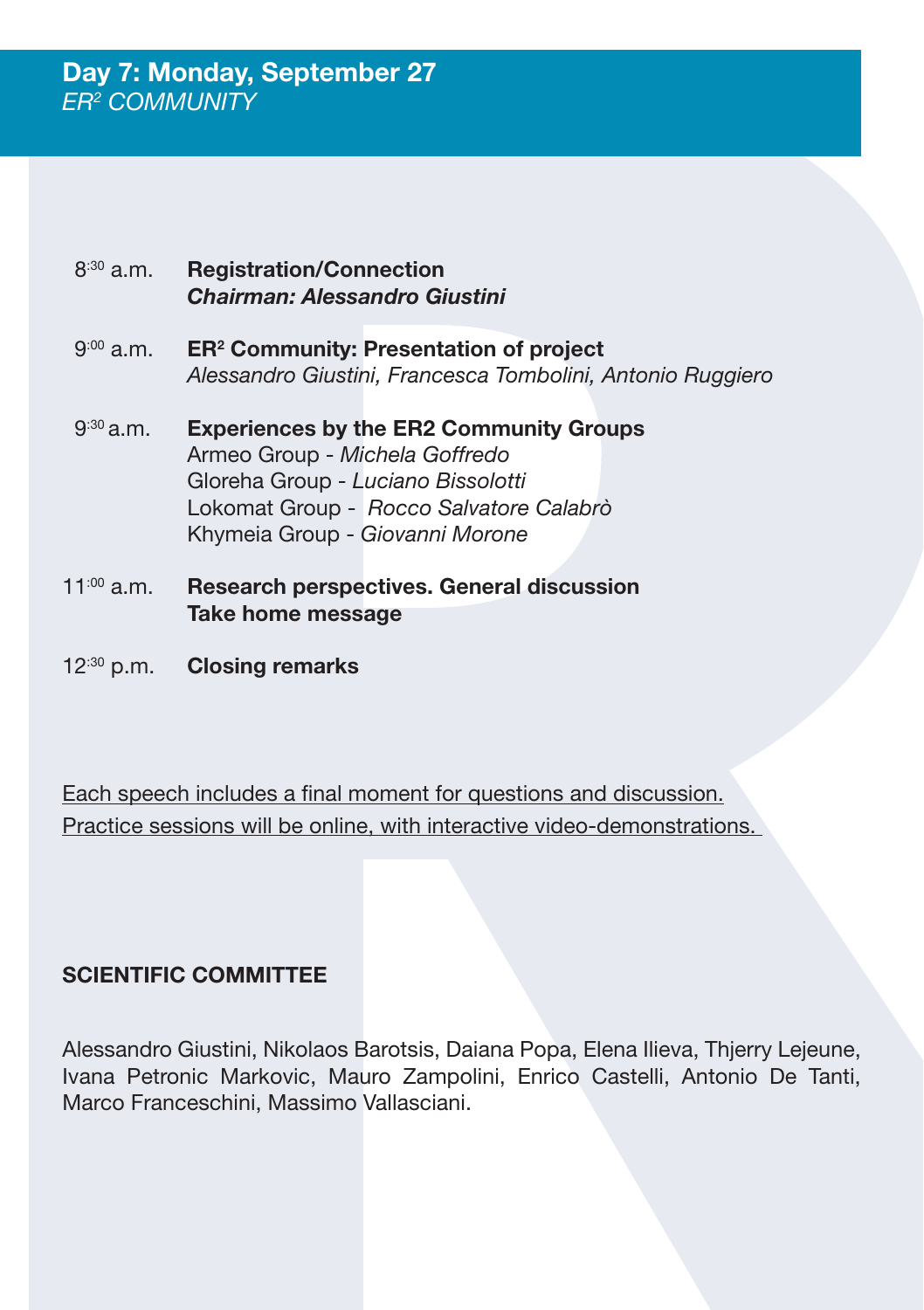

Clementina Antenore, *Psychotherapist and expert in neuropsychology at the Childhood Rehabilitation Service of the Santa Lucia Foundation*

Luciano Bissolotti, *Director, Laboratory of Neuromuscolar Rehabilitation and adapted Phisical activity, Domus Salutis*

Irene Aprile, *MD, PhD, Head of rehabilitation department "S. Maria della Provvidenza", IRCCS Don Gnocchi Foundation*

Nikolaos Barotsis, *President of the European Board of PRM*

Elena Beretta, *PRM specialist, IRCCS Eugenio Medea*

Rocco Salvatore Calabrò, *Medical Director, Neurologist, IRCCS Centro Neurolesi "Bonino Pulejo"* 

Matteo Cantoni, *Occupational Therapist, Santo Stefano Rehabilitation Group*

Anna Castagna, *Neurology specialist, IRCCS Don Gnocchi Foundation*

Enrico Castelli, *Director, Department of Intensive Neurorehabilitation and Robotics - Bambino Gesù Children's Hospital*

Davide Conte, *Bioengineer at IRCCS Eugenio Medea*

Elisa Contini, *Speech Therapist - Santo Stefano Rehabilitation Group*

Giampietro Cordone, *PRM specialist, Bambino Gesù Children's Hospital*

Nicolas Christodolou, *ESPRM President*

Antonio De Tanti, *PRM specialist, Santo Stefano Rehabilitation Group*

Gabriella Di Girolamo, *PRM specialist, IRCCS San Raffaele*

Martin Gareth Edwards, *Coordinator, Psy-NAPS group - Psychological Sciences Research Institute and affiliated to the Institute of Neuroscience and Louvain Bionics*

Maurizio Ferrarin, *Eng, PhD, Head of Biomedical Technology Department, IRCCS Don Carlo Gnocchi Foundation*

Serena Filoni, *Medical Director, Padre Pio Onlus Rehabilitation Centers Foundation, Gli Angeli di Padre Pio*

Marco Franceschini, *Full Professor in Physical Medicine and Rehabilitation, San Raffaele University - Rome*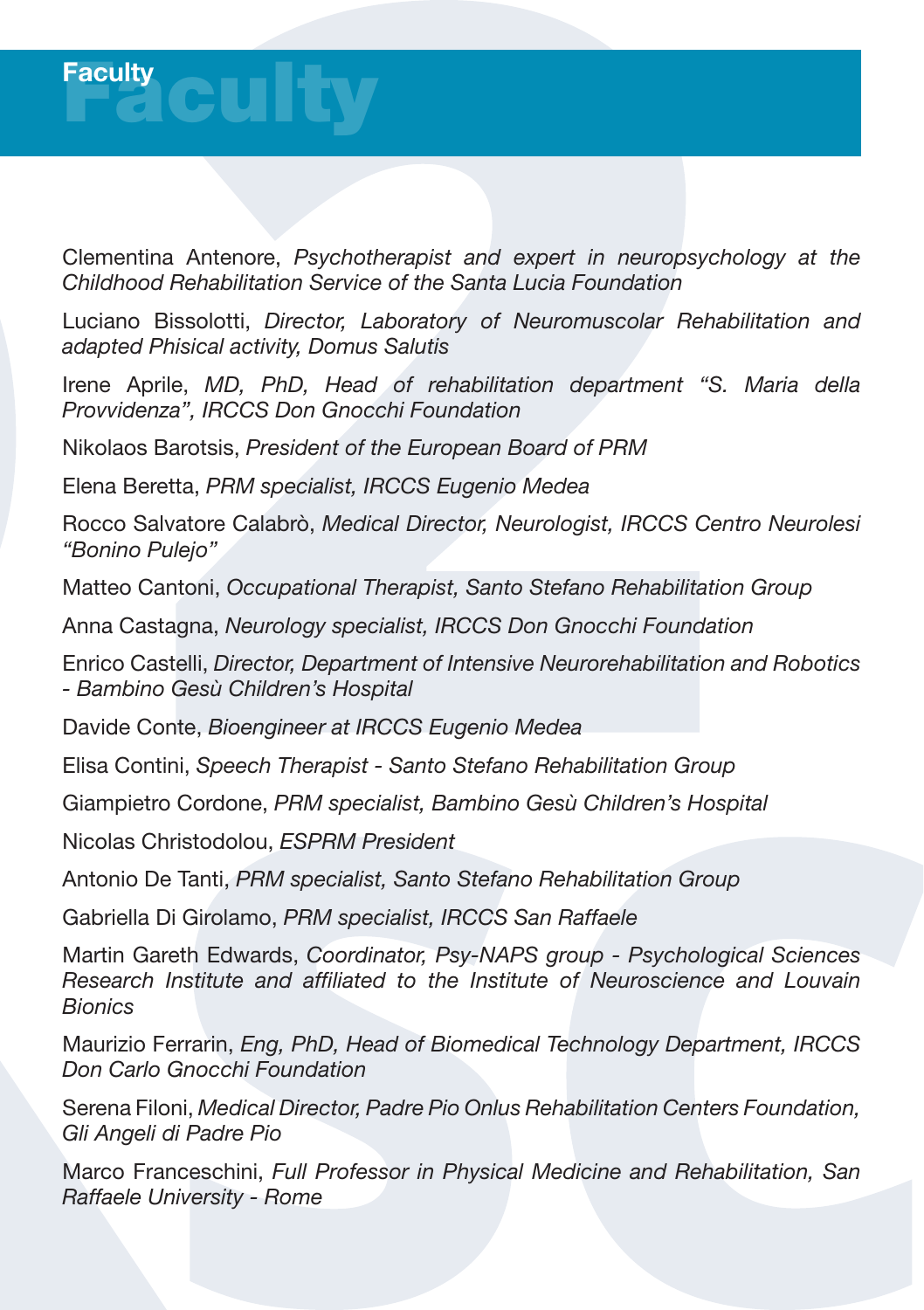Flaminia Frascarelli, *PRM specialist - Bambino Gesù Children's Hospital*

Alessandro Giustini, *School Scientific Director - Chair of ESPRM Committee "Robotic in Rehabilitation". PRM Specialist - Santo Stefano Rehabilitation Group*

Chiara Glucini, *Speech Therapist - Santo Stefano Rehabilitation Group*

Michela Goffredo, *Biomedical Engineer, Neurorehabilitation Research Laboratory, Department of Neurological and Rehabilitation Sciences - IRCCS San Raffaele*

Elena Ilieva, *MD, PhD Head of Department of Physical and Rehabilitation Medicine Medical University of Plovdiv Vice Dean of Medical Faculty Plovdiv, Bulgaria*

Thierry Lejeune, *Médecine Physique et Réadaptation - Cliniques universitaires Saint-Luc*

Rita Marconi, *PRM specialist, Santo Stefano Rehabilitation Group*

Cristina Maghini, *PRM Specialist, Head of Neuromotor Pathologies Unit IRCCS Eugenio Medea*

Giulia Mazza, *Physioterapist/ TNPEE Santo Stefano Rehabilitation Group*

Giovanni Morone, *PRM SPecialist, IRCSS Fondazione Santa Lucia*

Gadi Nir, *Physioterapist - Specialist*

Michela Sara Palmieri, *Psychotherapist psychologist, bcba, Santo Stefano Rehabilitation Group*

Daniele Panzeri, *PRM Specialist, IRCCS Eugenio Medea*

Guido Pasquini, *PRM Specialist, IRCSS Fondazione Don Gnocchi Firenze*

Stefania Pepegna, *Professional Educator, Santo Stefano Rehabilitation Group*

Maurizio Petrarca, *PT, MSc, PhD - Head of Movement Analysis and Robotics Laboratory Neurorehabilitation Division Intensive Neurorehabilitation and Robotics Department Bambino Gesu' Children's Hospital*

Ivana Petronic Markovic, *Pediatric PRM Specialist*

Francesco Pezzuoli, *CEO and Founding Partner - LiMiX Srl*

Joel Pollet, *Doctor of Physical Therapy, IRCCS Fondazione Don Carlo Gnocchi*

Daiana Popa, *Clinical Rehabilitation Hospital Felix Spa, Romania - General Secretary of the Romanian Society of Rehabilitation Medicine*

Sanaz Pournajaf, *Physiotherapist & Clinical Researcher, Department of Neurorehabilitation, IRCCS San Raffaele Pisana*

Antonio Ruggiero, *Bioengineer - Santo Stefano Rehabilitation Group*

Federica Salerno, *Speech Therapist - Santo Stefano Rehabilitation Group*

Donatella Saviola, *Neurology Specialist, Santo Stefano Rehabilitation Group*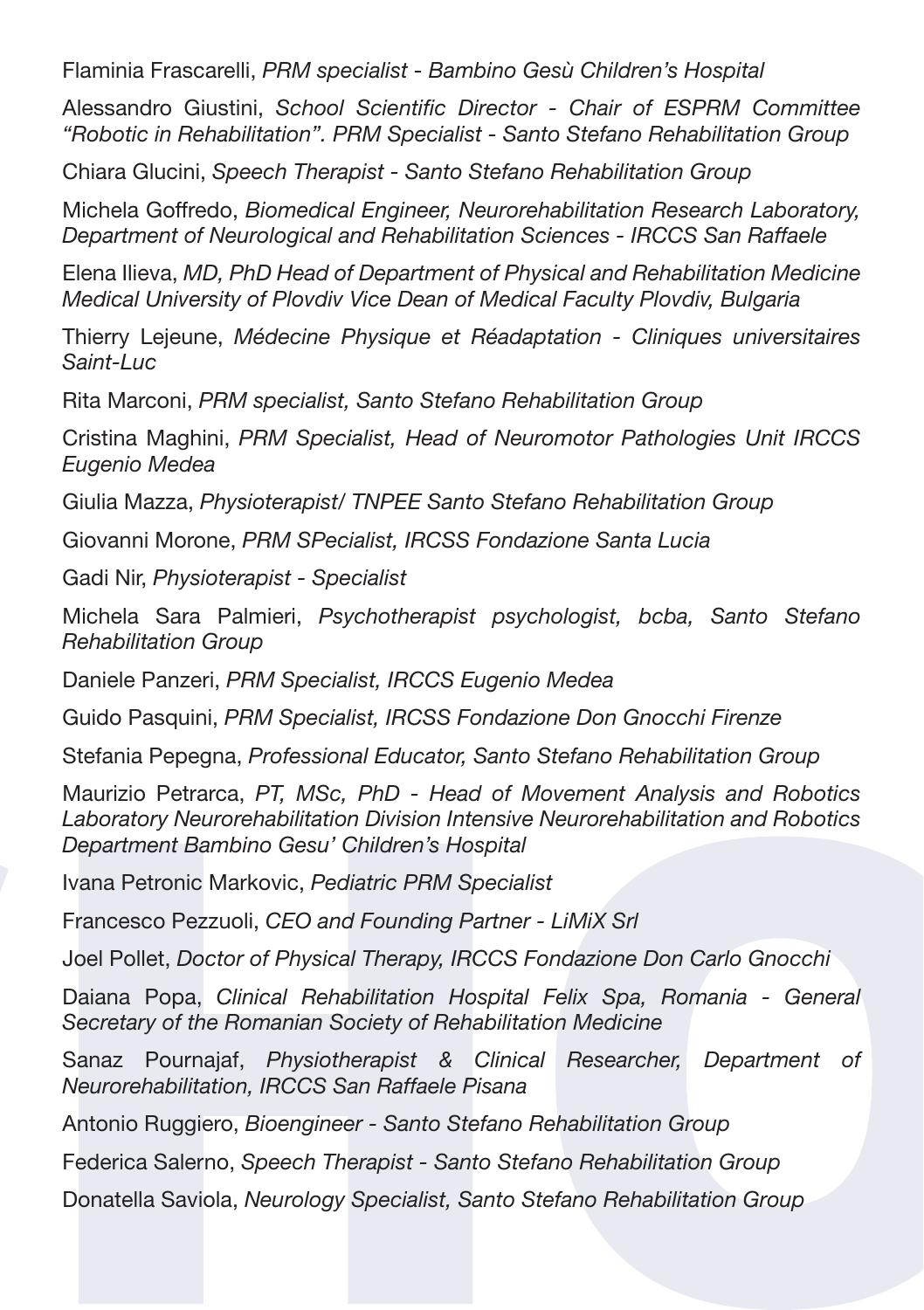Francesca Schettini, *Ph.D, BME - Fondazione Santa Lucia, IRCCS*

Giuseppina Sgandurra, *MD PhD Assistant Professor, MD, PhD, Child Neurologist and Psychiatrist, IRCSS Fondazione Stella, Unversity of Pisa*

Ester Stefoni, *Social Worker - Santo Stefano Rehabilitation Group*

Oliver Stoller, *Executive Director - Competence Center for Rehabilitation Engineering and Science (RESC)*

Francesca Tombolini, *Bioengineer - Santo Stefano Rehabilitation Group*

Paolo Tonin, *Scientific Director, Sant'Anna Institute Crotone*

Massimo Vallasciani, *PRM Specialist, Santo Stefano Rehabilitation Group*

Mauro Zampolini, *Uems Section President, Director - Foligno Rehabilitation Department Usl Umbria 2*